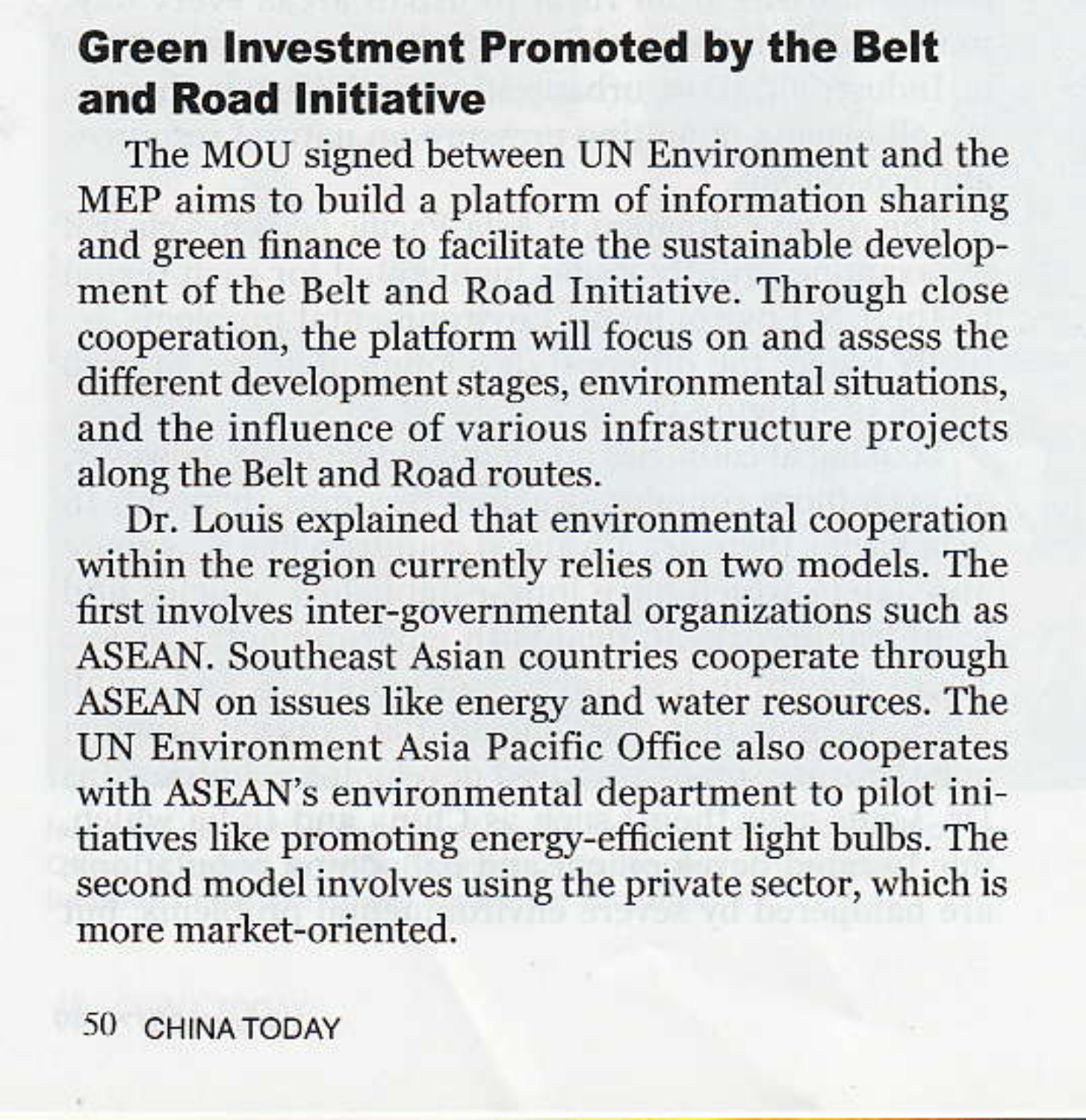The "Green Belt and Road" is expected to add a new dimension to the fabric of regional environmental governance with a combination of investment and green finance

"Infrastructure projects that destroy the environment during construction and have no adequate measures in place to rectify the damage should not be eligible for loans." Dr. Louis believes that green finance and credit will encourage companies to take on more social responsibilities towards the environment.

In fact, the Chinese government is already aggressively promoting green finance. At the beginning of 2016, at the behest of the Chinese G20 presidency, the G20 established the Green Finance Study Group (GFSG). At the conclusion of the Hangzhou Summit in September 2016, the G20 Leaders' Communiqué fully endorsed the comprehensive report drafted by GFSG, and explicitly expressed its support in increasing green investment and financing and facilitating transnational green bond investment.

Green finance is expected to give businesses more of an incentive. "If a company is revealed to be failing to meet environmental standards, people won't buy its stocks, which will compel it to raise the bar," said Dr. Louis. As a result, those companies that care about the environment and observe environmental laws will bet-